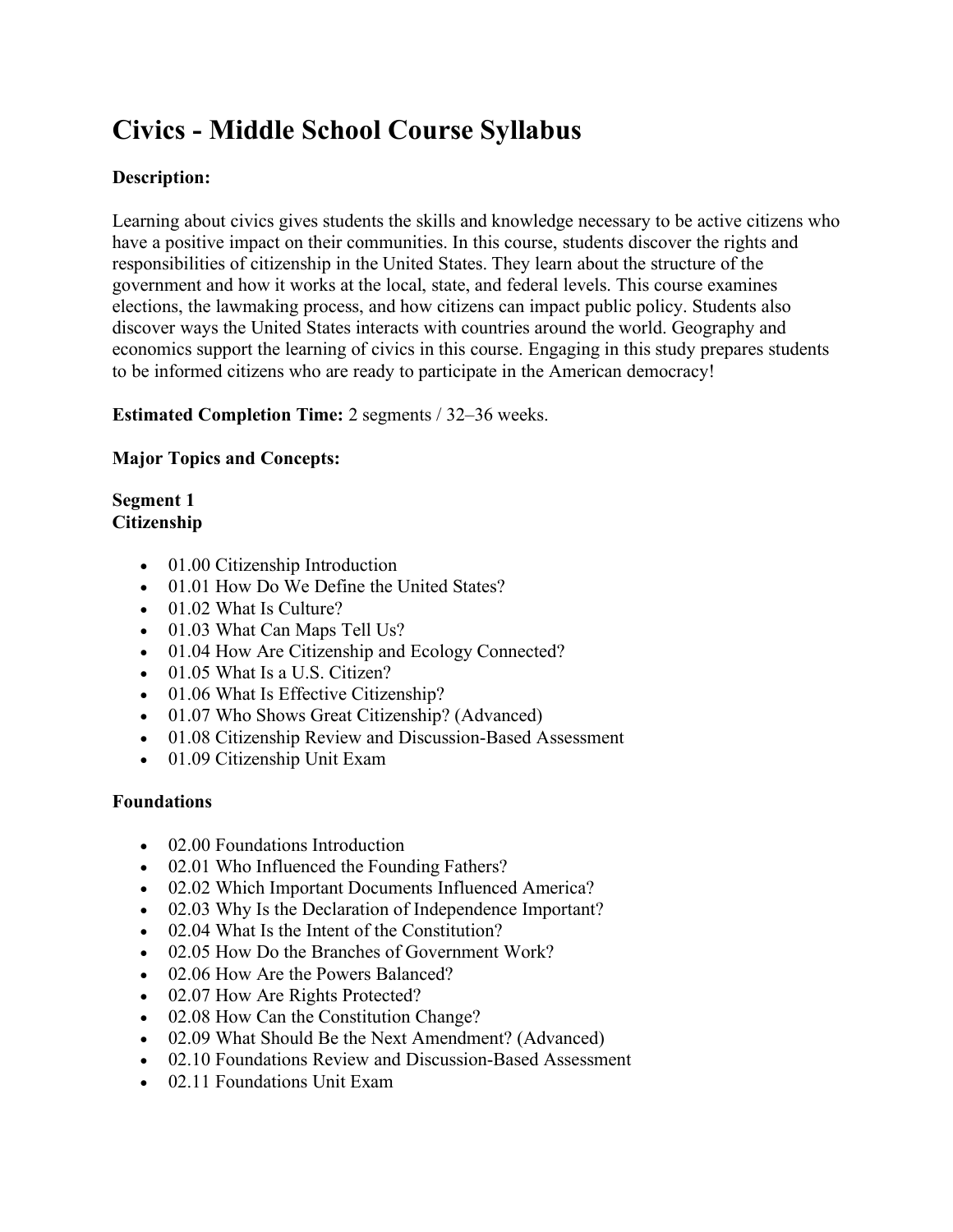### **Sharing Power**

- 03.00 Sharing Power Introduction
- 03.01 What Is Federalism?
- 03.02 How Are States Governed?
- 03.03 What Is Rule of Law?
- 03.04 How Are Laws Made?
- 03.05 How Does Lawmaking Shape Society? (Advanced)
- 03.06 How Do the Courts Work?
- 03.07 How Does a Jury Trial Ensure Justice?
- 03.08 How Can We Solve Local Problems?
- 03.09 Sharing Power Review and Discussion-Based Assessment
- 03.10 Sharing Power Unit Exam
- 03.11 Segment One Review and Exam

# **Segment 2**

# **Active Citizens**

- 04.00 Active Citizens Introduction
- 04.01 How Do Citizen Perspectives Differ?
- 04.02 What Is Judicial Review?
- 04.03 How Can Art Inspire Action? (Advanced)
- 04.04 What Are the Rights of the Accused?
- 04.05 What Are the Rights of Speech?
- 04.06 How Can We Influence Government?
- 04.07 How Do Elections Impact Society?
- 04.08 What Are Demographics?
- 04.09 Active Citizens Review and Discussion-Based Assessment
- 04.10 Active Citizens Unit Exam

### **Going Global**

- 05.00 Going Global Introduction
- 05.01 How Do Other Nations Govern?
- 05.02 How Does Geography Affect Society?
- 05.03 Why Should Nations Diversify?
- 05.04 What's New in the World? (Advanced)
- 05.05 What Are National Policies?
- 05.06 How Does Currency Affect Trade?
- 05.07 How Do We Participate in a World Community?
- 05.08 Going Global Review and Discussion-Based Assessment
- 05.09 Going Global Unit Exam

### **American Money**

• 06.00 American Money Introduction